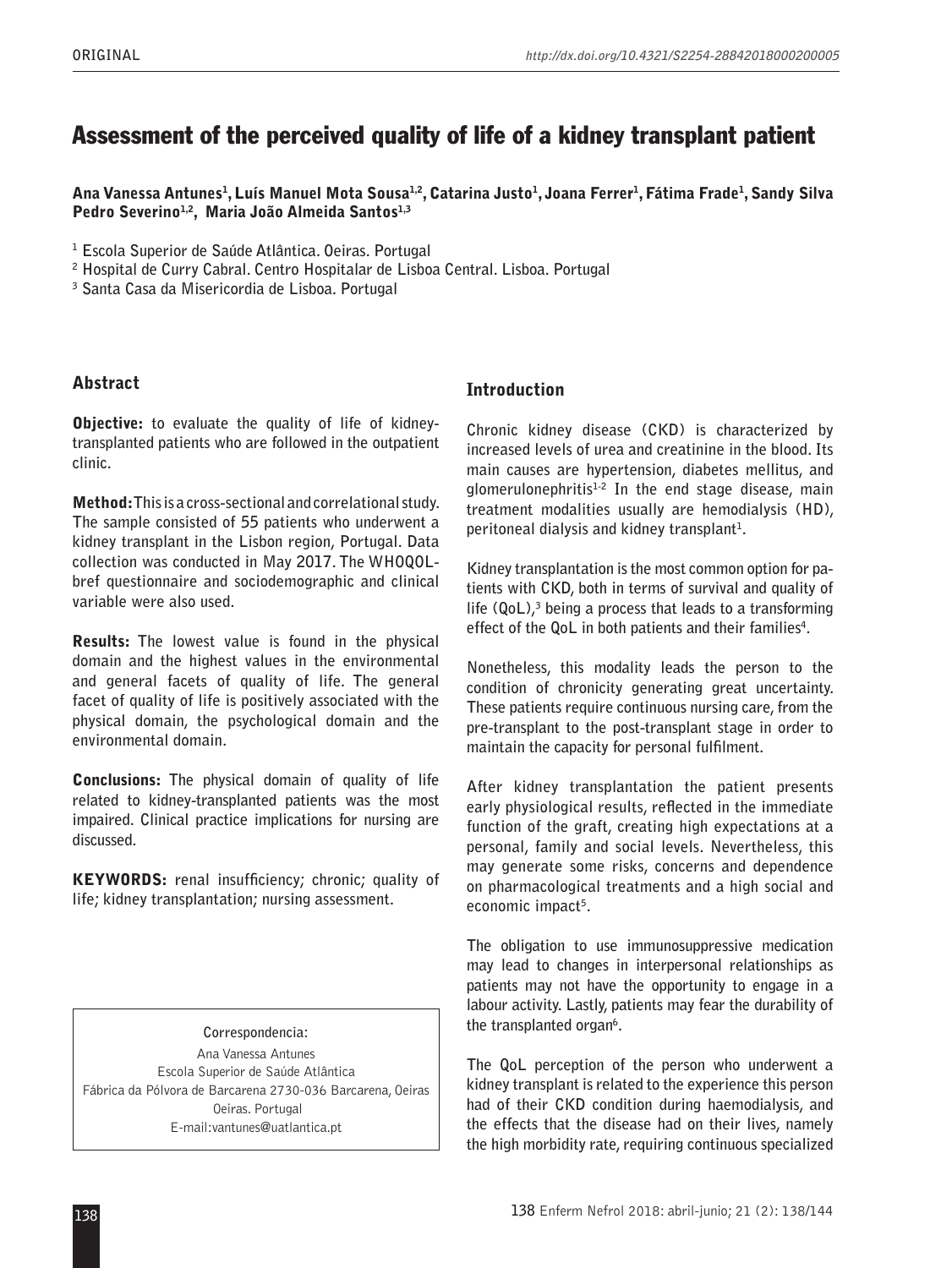**medical monitoring, and the adverse side effects of immunosuppressive medication7 .**

**QoL is usually associated to sociodemographic, clinical and psychological factors, such as age, sex, marital status, educational level, income, immunosuppressive side effects, dialysis time, psychological problems and comorbidities8 .**

**The objective of this study is to evaluate the QoL of patients who underwent a kidney transplant and who are now followed in the outpatient clinic.**

#### Material and Method

**A cross-sectional and correlational study9 was developed at the Centro Hospitalar de Lisboa Central, in the kidney transplant consultation of the nephrology service between April and May 2017.**

**The target population was patients with CKD who underwent a kidney transplant. Inclusion criteria were: transplanted and/or re-transplanted patients. Those with at least one of the following criteria were excluded: patients who underwent transplant less than 3 months ago, aged less than 18 years, with cognitive deficit and / or active psychiatric disease.**

**The exclusion criteria information was obtained searching the clinical records. The sample selection method was for convenience and not random. The final sample consisted of 55 patients who met the eligibility criteria.**

**Data were collected through a sociodemographic and clinical characterization form (including the following indicators: age, gender, education level, professional status, marital status). The WHOQOL-bref questionnaire created by the World Health Organization in 1998 and validated for the Portuguese population in**  2006 was also used<sup>10</sup>.

**The WHOQOL-BREF instrument is a shorter version of the original instrument and consists of 26 items. 24 items measure the following broad domains: physical health (consisting of 7 items), psychological health (consisting of 6 items), social relationships (consisting of 3 items), and environment (consisting of 8 items). The four domain scores denote an individual's perception of QoL in each particular domain. Domain scores are scaled in a positive direction (i.e. higher scores denote higher quality of life). The mean score** 

**of items within each domain is used to calculate the domain score10.**

**There are two other items that are examined separately: question 1 is regarding the individual's overall perception of QoL and question 2 is regarding the individual's overall perception of their health.**

**Answer options are given through a 5 point Likert scale, and are stated either positively or negatively. Four type of scales are used to measure intensity, capacity,**  frequency and assessment<sup>10</sup>.

**Raw domain scores for the WHOQOL were transformed to a 4-20 score according to the guidelines. For the calculation of the other two items (Q1, Q2) the following formula was used: (Q1 + Q2)-1/8 x 10010.**

**After interviews, data were introduced and processed using the Statistical Package for Social Science (SPSS) 20.0 software. The mean score of each of the 26 questions was calculated, followed by the average score of each of the four domains, as well as the general quality of life. We chose to use both the QoL indexes and the means of each domain to facilitate comparison with other studies, since there is no homogeneity in the criteria in the literature.**

**Descriptive statistics are reported as frequency, percentage, mean, and standard deviations, while inferential procedures included Mann-Whitney U test and Spearman correlation coefficients. A 0.05 level of significance was adopted. Graphs were drawn using the Excel software (Windows - Microsoft®).**

**Authorization was requested and granted by the authors of the Portuguese version of the WHOQOL-bref10.**

**This study was approved by the Ethics Committee of Centro Hospitalar Lisboa Central (Processo nº 395/2017). All participants signed the Informed Consent Term after being informed about the guaranteed confidentiality of data and the right to withdraw without risk to oneself.**

#### Results

**Majority of the sample are males (61.8%), 61.8% has less than 60 years old, 69.1% are married, 94.5 have a low literacy level, 63.6% are retired due to disability, about a half underwent the kidney transplant less than 5 years ago (50.9%), and 89.1% only underwent one transplant.**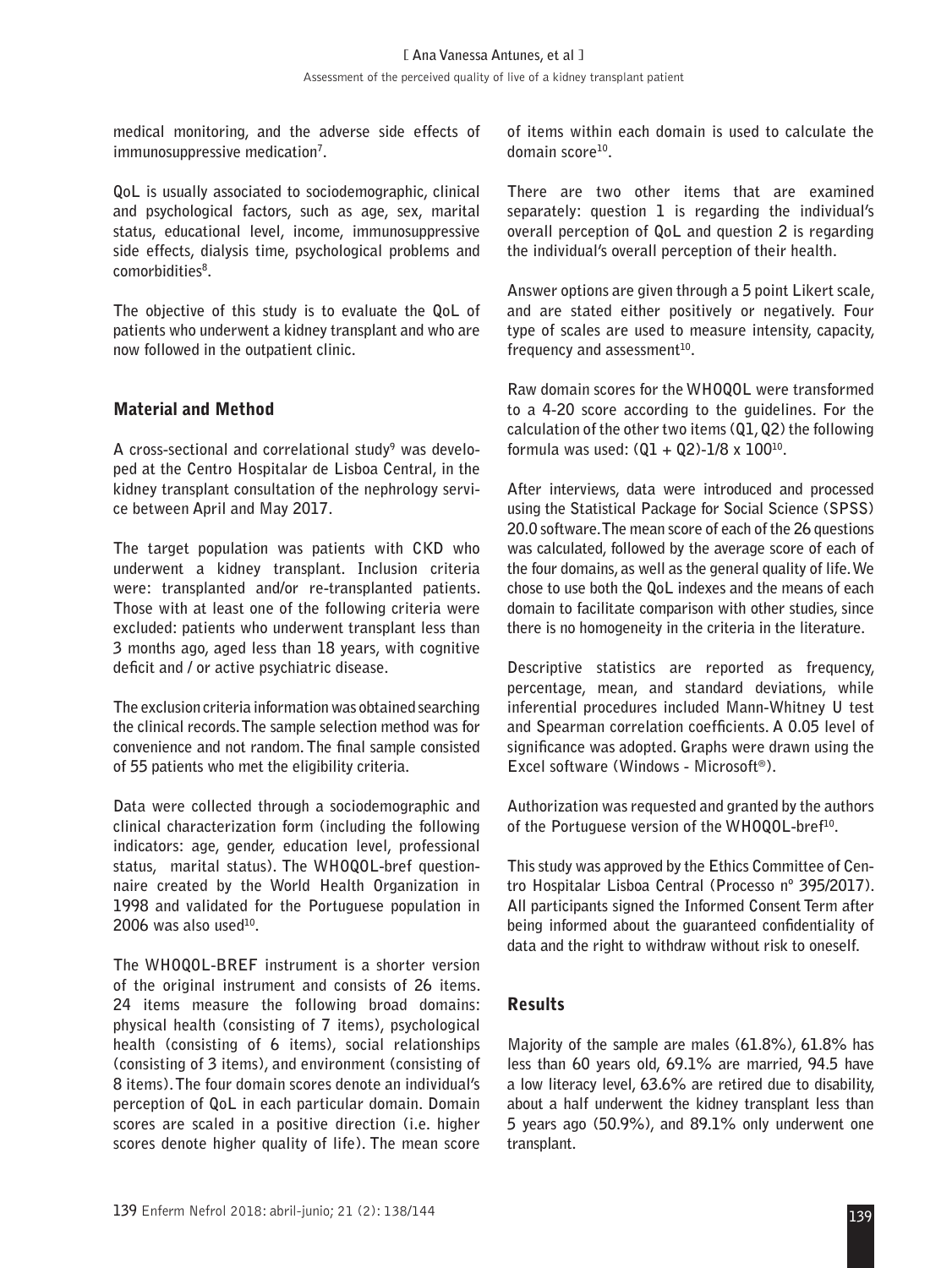#### **[ Ana Vanessa Antunes, et al ]**

#### Assessment of the perceived quality of live of a kidney transplant patient

|                              | $n (\%)$  | <b>Physical</b><br>domain | <b>Phychological</b><br>domain | <b>Social Relation</b><br>domain | <b>Environmental</b><br>domain | <b>General QoL</b> |
|------------------------------|-----------|---------------------------|--------------------------------|----------------------------------|--------------------------------|--------------------|
| Gender                       |           |                           |                                |                                  |                                |                    |
| Male                         | 34(61.8)  | $15.7 + 2.1$              | $15.8 \pm 2.4$                 | $15.5 \pm 2.5$                   | $16,1{\pm}1.7$                 | $15.7 + 3.2$       |
| Female                       | 21(38.2)  | $15.2 + 2.7$              | $15.5 \pm 2.9$                 | $14.5 \pm 2.9$                   | $15.8 \pm 2.2$                 | $16.6 \pm 3.6$     |
| Age                          |           |                           |                                |                                  |                                |                    |
| Under 60 years               | 34(61.8)  | $15,5 \pm 2.6$            | $15.9 + 2.7$                   | $15.4 + 3.0$                     | $15.9 + 2.2$                   | $16.2 + 3.4$       |
| More than 60 years           | 21(38.2)  | $15.5 \pm 2.1$            | $15.4 \pm 2.3$                 | $14.7 + 2.1$                     | $16.2 + 1.2$                   | $15.7 + 3.4$       |
| <b>Marital status</b>        |           |                           |                                |                                  |                                |                    |
| Single                       | 17(30.9)  | $15.8 \pm 2.8$            | $16.1 + 2.9$                   | $15.5 + 2.8$                     | $16.1 + 2.3$                   | $16.2 + 3.5$       |
| Married                      | 38(69.1)  | $15.4 \pm 2.2$            | $15.5 \pm 2.3$                 | $14.9 \pm 2.7$                   | $15.9 \pm 1.7$                 | $15.9 \pm 3.3$     |
| <b>Education</b>             |           |                           |                                |                                  |                                |                    |
| Can not read or write        | 3(5.5)    | $12,8+3.3$                | $11.6 \pm 0.8$ <sup>†</sup>    | $12.4 \pm 2.8$                   | $13.5 \pm 2.2*$                | $13.3 + 4.2$       |
| Can read or write            | 52 (94.5) | $15.7 + 2.3$              | $15.9 \pm 2.4$                 | $15.3 + 2.7$                     | $16.1 + 1.8$                   | $16.2 + 3.4$       |
| <b>Professional activity</b> |           |                           |                                |                                  |                                |                    |
| Retired                      | 35(63.6)  | $15.4 \pm 2.2$            | $15.5 \pm 2.3$                 | $14.9 \pm 2.7$                   | $15.9 \pm 1.7$                 | $14.9 \pm 3.3$     |
| Active                       | 20(36.4)  | $15.8 \pm 2.8$            | $16.1 + 2.9$                   | $15.5 \pm 2.8$                   | $16.1 + 2.3$                   | $16.2 + 3.5$       |
| <b>Transplantation time</b>  |           |                           |                                |                                  |                                |                    |
| Les than five years          | 28(50.9)  | $14.8 \pm 2.6*$           | $14.9 \pm 2.8$ †               | $14.5 \pm 2.7$                   | $15.6 \pm 2.4$                 | $15.4 \pm 3.8$     |
| More than five yeas          | 27(49.1)  | $16.3 \pm 1.9$            | $16.5 \pm 1.9$                 | $15.8 + 2.6$                     | $16.4 \pm 1.2$                 | $16.6 \pm 2.7$     |
| Retransplantation            |           |                           |                                |                                  |                                |                    |
| <b>No</b>                    | 49(89.1)  | $15.7 + 2.2$              | $15.9 \pm 2.4$                 | $15.5 \pm 2.5^*$                 | $16.0 \pm 1.8$                 | $16.2 + 3.2$       |
| Yes                          | 6(10.9)   | $14.5 + 3.7$              | $14.4 + 3.4$                   | $12.4 \pm 3.2$                   | $15.8 \pm 2.7$                 | $14.7 + 4.3$       |

Table 1. **Mean and standard deviation for the different variables with domain of QoL.**

**\*Significance p<0.05, †Significance p<0.01 for Mann-Whitney U test.**

**People with lower literacy levels present a significantly lower mean in the psychological (p<0.01) and environmental (p<0.05) domains. Those who underwent kidney transplant less than 5 years ago have significantly lower means in the physical (p<0.05) and psychological (p<0.01) domains. People who had to be re-transplanted get significantly lower averages in the social relations domain than those who were not (p<0.05).**

**The mean values for QoL domains vary between 15.1±2.7 (Social Relation domain) and 16±3.3 (General QoL).**

**The lowest value is found in the physical domain (58.51±9.54) and the highest values in the environmental and general facets of QOL (74.94±11.98 and 75.25±20.90, respectively).**

**The general facet of QoL is positively associated with the physical domain (0.411, p<0.01), the psychological** 

|                        | Range    | <b>Minimum</b> | <b>Maximum</b> | <b>Mean</b> | Standard deviation' |
|------------------------|----------|----------------|----------------|-------------|---------------------|
| General QoL            | $4 - 20$ | 8.00           | 20.00          | 16.0        | 3.3                 |
| Physical domain        | $4 - 20$ | 8.00           | 19.43          | 15.5        | 2.4                 |
| Phychological domain   | $4 - 20$ | 9.33           | 20.00          | 15.7        | 2.5                 |
| Social Relation domain | $4 - 20$ | 9.33           | 20.00          | 15.1        | 2.7                 |
| Environmental domain   | $4 - 20$ | 10.50          | 19.50          | 15.9        | 1.9                 |

Table 2. **Mean and standard deviation of domains of QoL.**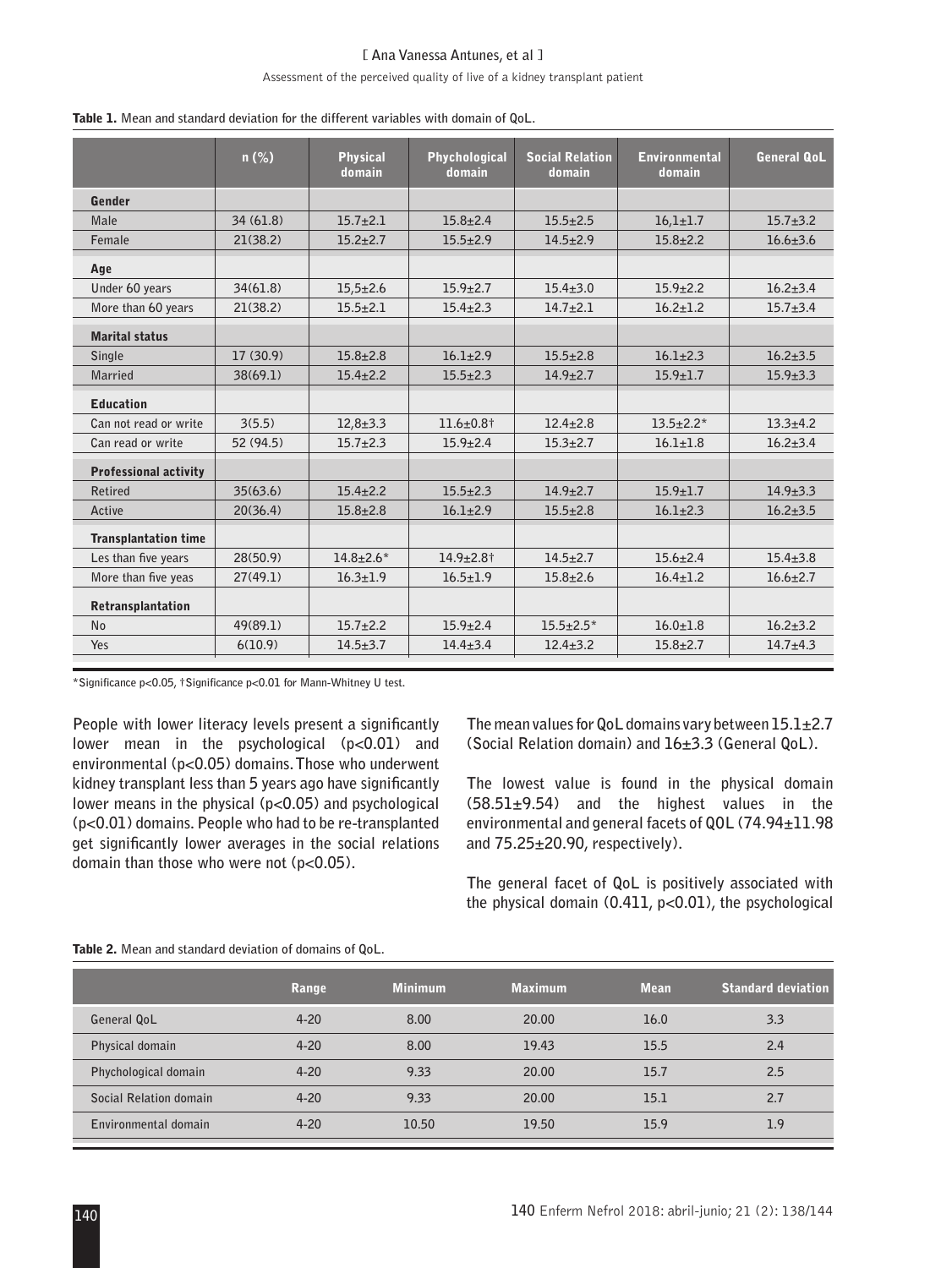

Figure 1. **Average values of each domain related to the generic QoL questionnaire WHOQOL-BREF.**

Table 3. **Correlations between domains of QoL.**

|                           |                | 2           | 3                | 4           |
|---------------------------|----------------|-------------|------------------|-------------|
| 1. General QoL            |                |             |                  |             |
| 2. Physical domain        | $0.411\dagger$ |             |                  |             |
| 3. Phychological domain   | $0.546 \pm$    | $0.596 \pm$ |                  |             |
| 4. Social Relation domain | 0.210          | 0.244       | $0.423\dagger$   |             |
| 5. Environmental domain   | $0.333*$       | $0.349+$    | $0.544 \ddagger$ | $0.503 \pm$ |

**\*Significance p<0.05, †Significance p<0.01, ‡significance p< 0.001**

**domain (0.546, p<0.001) and the environmental domain (0.333, p<0.05). That means when the general facet of QoL increases, the scores of the physical, psychological and environmental domains also increase.**

**The physical domain showed a significant positive correlation with both psychological domain (0.596, p<0.001) and environmental domain (0.349, p<0.01). The psychological domain is positively associated with the social relation domain (0.423, p<0.01) and the environmental domain (0.544, p<0.001).**

**Finally, the social relation domain is positively associated**  with the environmental domain (0.503, p<0.001).

#### **Discussion**

**This study evaluates the QoL of patients who underwent a kidney transplant.**

**Educational differences were found in the psychological and environmental domains, that is, in people who are illiterate, the means were lower in the psychological and environmental domains.**

**Concerning the transplant time, people with less than five years post-transplant presented lower means in the physical and psychological domains. These results were also found in a literature review on QoL in kidney transplant patients, which showed that the longer the transplantation, the higher the level of quality of life8 .**

**In a study carried out in transplanted individuals followed up to 36 months after transplant, the physical domain showed variations associated with loss of muscle, and the psychological domain variations were associated with anxiety.**

**In this sense it is recommended the implementation of a rehabilitation program to improve muscle strength. Also, systematic attention must be given to the state of anxiety11.**

**In another study carried out in Colombia, where anxiety and depression were assessed in people who underwent kidney transplant, researchers found that 52.6% of people who had undergone a transplant more than 5 and less than 10 years had anxiety symptoms. Those interviewed in the first year of transplant didn't** 

showed symptoms of anxiety<sup>12</sup>.

**People who undergo kidney transplant face intense adaptation processes caused by the need to take immunosuppressive drugs, strict medical controls, risk of opportunistic infections, which can lead to psychological changes with high complexity and emotional variability.**

**Finally, people who were re-transplanted have lower mean values in the social relations domain. This is likely to be related to the fact of being more debilitated and have difficulty in actively participate in social activities.**

**In our study no differences related to age were found. However, in a prospective observational study in Norway involving 261 patients, it was found that social function changed in people over 65 years of age13.**

**In a cross-sectional study conducted with 49 kidneytransplanted patients attending outpatient follow-up appointments, the most affected domains of QoL were the physical and the environmental domains14. In this study only physical domains are most affected. In a longitudinal study with 49 kidney-transplanted patients**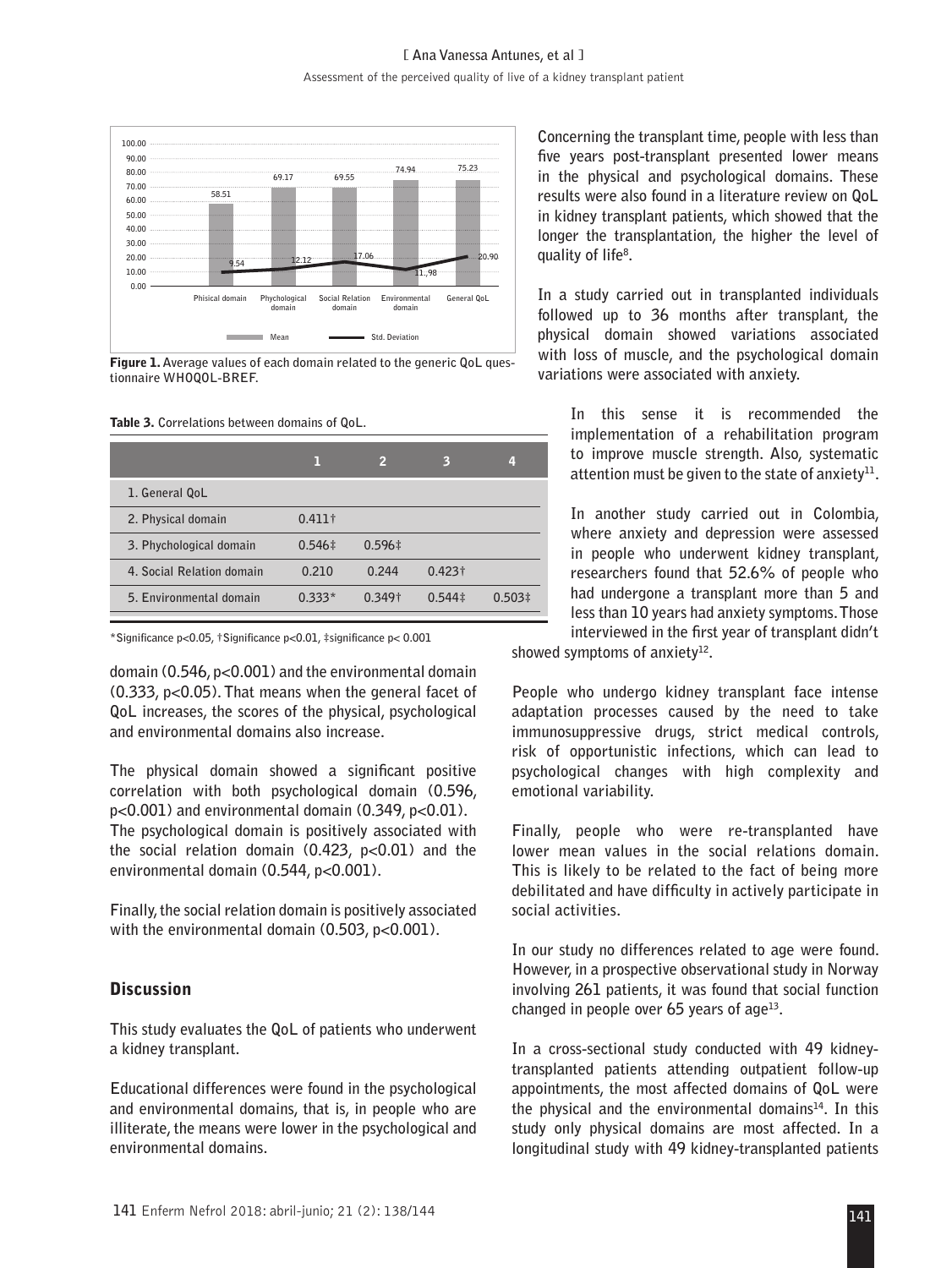**all domains improved post-transplant, however the environmental domain was the one that had the lower final score15.**

**QoL in general is positively and significantly associated with physical, psychological and environmental domains.**

**An integrative review on QoL after kidney transplantation, showed that the QoL significantly improves, being that improvement related to the physical domain. This may be explained because this domain is related to the improvement of organic functions that occur after kidney transplant. On the other hand, having a well-functioning transplanted kidney leads patients to experience strong emotional and general well-being feelings related to their health. Despite QoL gains in the post-transplant, there are some less positive aspects such as: continuous medication, risk of opportunistic infections due to immunosuppressive status, need for continuous outpatient follow-up, and rejection signs and symptoms that may affect the scores of social relationships, environment, and psychological domain16.**

**On what concerns the physical domain, we can say that it improves considerably after the transplant. All the aspects related to this domain improve: reduction of symptoms (such as pain and tiredness); less dependence on treatments, which facilitates the return to daily activities; improvement of sleep pattern; ease of walking; and improved ability to work and return to**  social activitites<sup>17</sup>.

**Finally, people who have been re-transplanted have lower scores in the social relations domain. Such results may be related to the adaptation process previously mentioned, and to the replication of the emotional instability.**

**A descriptive study with longitudinal design performed on 63 patients who underwent a kidney transplant showed no relation between sociodemographic data and the perception of QoL in these patients. QoL improved significantly in all domains after transplantation, showing the positive impact that a transplant has on the patient's perception. Physical and social relations domains presented the most significant improvements. The environmental domain had less variation, possibly because the housing and safety conditions of these**  patients did not change after transplant<sup>14</sup>.

**In our study both psychological and physical domains are associated, which is also corroborated by other authors8 .**  **In a systematic review it was found that a majority of studies reported better rates of life participation among patients with kidney transplants compared to**  patients receiving dialysis<sup>18</sup>. In a transversal study, **with 34 patients on dialysis and of a HD and Renal Transplantation outpatient clinic of a hospital, it was found that the change causes in the lives of kidney transplant patients, demonstrated by high rates of satisfaction in all areas involved, allowing them a normal life19.**

**While it is important to recognise and understand a patient's individual needs and interests, it is also imperative to consider the incremental gains in survival and the long-term costs with healthcare services. Kidney transplantation is not only the treatment of choice for many patients with end-stage renal failure with higher quality of life scores, as it is considered highly cost-effective, particularly in relation to health system spending.**

**A study carried out in Portugal to determine the incremental cost-utility ratio of renal transplantation compared to HD, showed that, in 2011 the average cost per patient per year, in HD was € 32,567.57. In the first year following transplant the average cost was € 60,210.09, reducing drastically and in the following years to € 12,956.77. The same study also revealed that kidney transplantation generates an additional 7.5 quality adjusted life years, which corresponds to another 7 years and 6 months of perfect life. In a time, span of two years and five months, renal transplantation results**  in cost savings<sup>20</sup>.

**Concerning healthcare politics, the quality and efficiency of health care often relies on cost effectiveness studies with short term impact evaluations. Decision makers must focus on the wider impact of treatment options, and must create programs to identify and monitor their long-term benefits on quality of life.**

**Our study is the first of its kind using and applying the scale recommend by the WHO to the Portuguese population. The results are similar to international research and our recommendations for decision makers are also in line with the majority of the authors:** 

- **continuous assessment of renal patients' QoL during all stages of disease and treatment.**
- **greater investment in the organisational structure of health services provided to renal patients to allow the monitoring process.**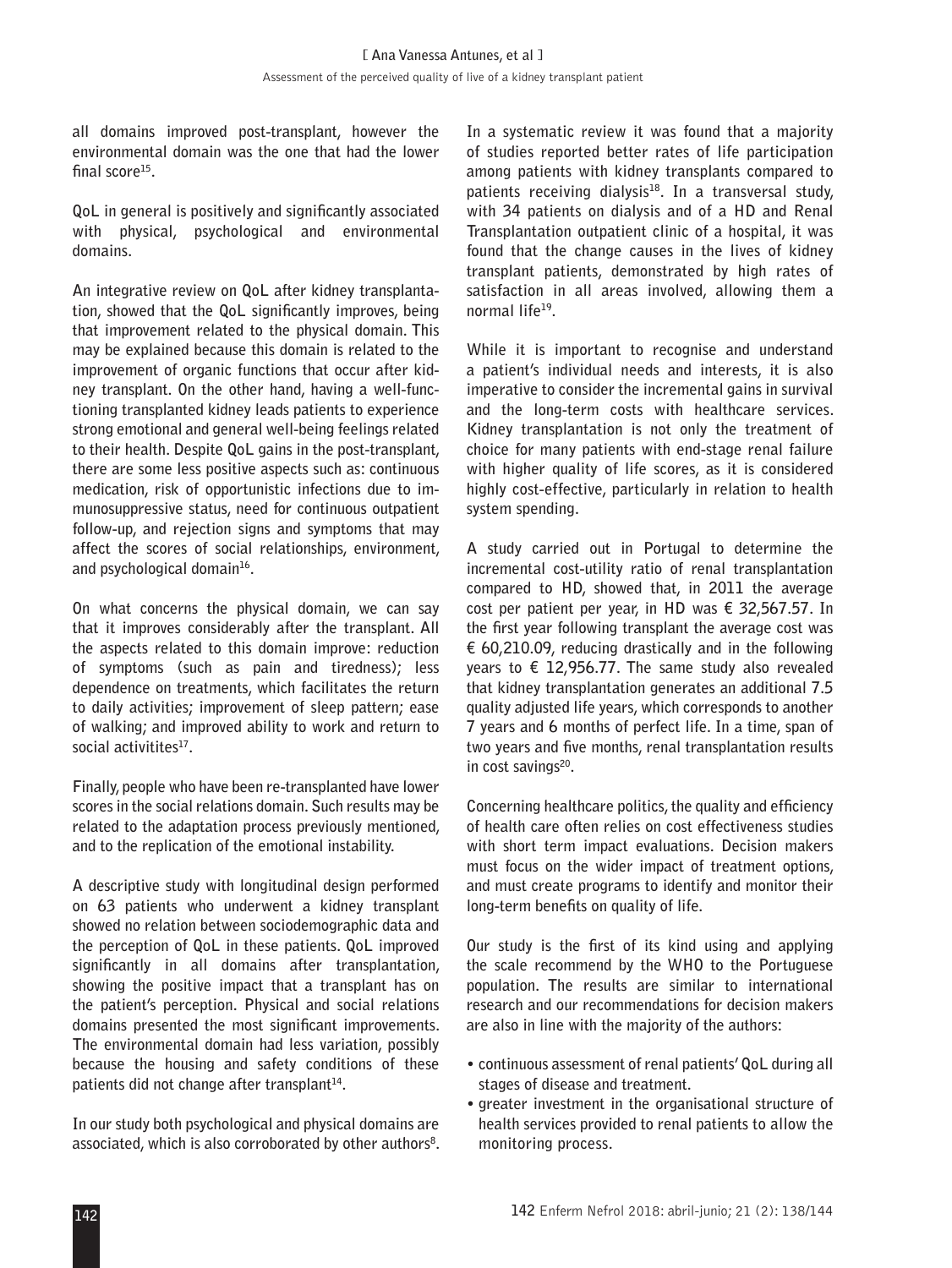**• special focus on the education of health professionals that provide daily care and support to patients.**

## Practical implications for nursing

**QoL in people who underwent kidney transplantation is an important indicator for assessing people's health and well-being in order to measure the impact of nursing interventions.** 

**Nurses should be aware of the physical limitations of people submitted to kidney transplantation since it is the most affected domain. Special attention should be given to the less literate since the nurse plays an important role in health education and therapeutic adherence, in order to avoid kidney failure and consequent re-transplants.**

**Having in mind that general QoL increases when there are fewer physical and psychological limitations, nurses can intervene in the field of mobility and psychological well-being, especially in what concerns anxiety and depression.**

#### Limitations

**There are some limitations in this study. Our results are based on a small sample size and the cross-sectional delineation, which prevents the inference of causality.**

#### Conclusions

**The most impaired QoL domain related to kidneytransplanted patients was the physical domain. Patients who were re-transplanted, transplanted for less than five years and who were illiterate have lower scores in some domains of quality of life.**

#### No conflicts of interest is declared by the author.

**Recibido: 28 diciembre 2017 Revisado: 14 enero 2018 Modificado: 2 febrero 2018 Aceptado: 15 febrero 2018**

#### Bibliografía

- 1. **Ulloa Varela J, Rodríguez Vidal M, Cruz Pedreros M. Perfil biosociodemográfico y valoración de necesidades en pacientes en diálisis peritoneal. Cienc Enferm. 2014;20(1):89-95.**
- 2. **Poveda VDB, Alves JDS, Santos ED. Nursing Diagnoses in Patients Undergoing Hemodialysis. Enferm Glob. 2014;13(2):58-69.**
- 3. **Bach Pascual A, Martínez Sáez A, Martínez Delgado Y, Sobrado Sobrado O, Redondo Pachón M, Junyent Iglesias E. Obesidad, diabetes y trasplante. Enferm Nefrol. 2017 Mar;20(1):82-7.**
- 4. **Santos BP, Schwartz E, Beuter M, Echevarría-Guanilo ME, Machado-Feijó A, Duarte GD. Trasplante renal: análisis conductual desde la Técnica de los Incidentes Críticos. Aquichan. 2016 Jan;16(1):83-93.**
- 5. **Carrillo-Algarra AJ, Mesa-Melgarejo L, Moreno-Rubio F. El cuidado en un programa de trasplante renal: un acompañamiento de vida. Aquichan. 2015 Apr;15(2):271-82.**
- 6. **Santos, B. P, Schwartz E, Beuter M, Muniz RM, Echevarría-Guanilo ME, Viegas AC. Consequences attributed to kidney transplantation: critical incident technique. Texto contexto enferm. 2015;24(3):748-755.**
- 7. **Durán Muñoz MI, Lope Andrea T, Jurado P, Chicharro Chicharro MC, Matilla Villar E. Percepción de la calidad de vida referida por el paciente adulto con trasplante renal. Enferm Nefrol. 2014 Mar;17(1):45-50.**
- 8. **Pérez Blancas C, Moyano Espadero M, Estepa del Árbol M, Crespo Montero R. Factores asociados a calidad de vida relacionada con la salud de pacientes trasplantados de riñón. Enferm Nefrol. 2015 Sep;18(3):204-26.**
- 9. **Lima DVM. Research design: a contribution to the author. Online Braz J Nurs [Internet]. 2011 [cited 2017 Aug 19]; 10(2). Available from: http:// www.objnursing.uff.br/index.php/nursing/article/ view/3648/html\_2**